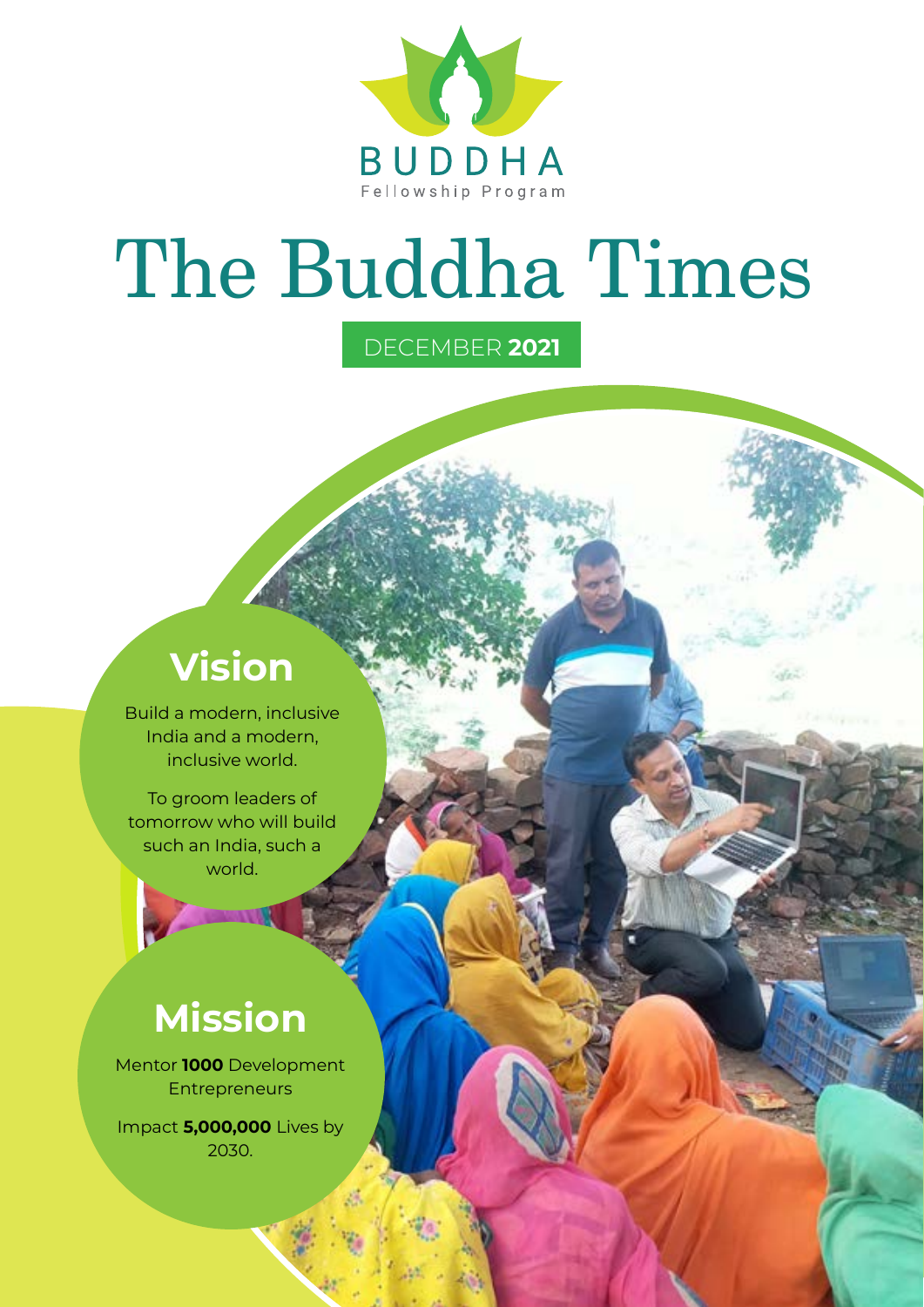# **Table of Contents**

| <b>Fundraising Campaign among IIT Kanpur</b> |
|----------------------------------------------|
|                                              |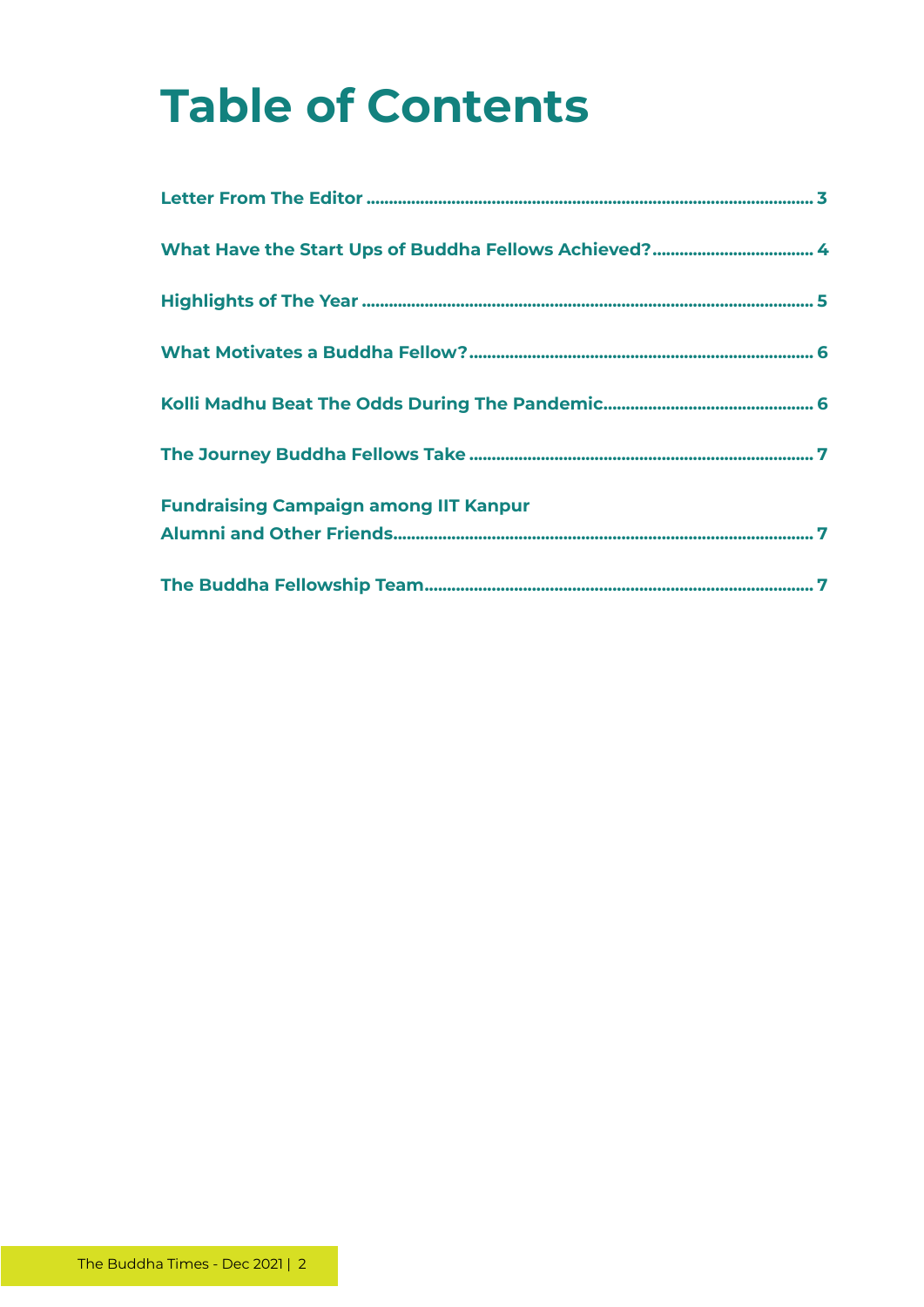### **Letter From The Editor**



#### **Dear Friend,**

#### **2021 has been a great year. There is reason to be optimistic.**

Buddha Fellows not only survived but also thrived, through the pandemic. Kudos particularly to Buddha Fellows Madhu, Rakesh, Preeti, Kaushal, Darshan, and Satyam.

I am very happy to share that the combined annual receipts of Buddha Fellows' Enterprises for the period 2018-21 were INR 1,71,45,588 (USD 235,000), creating 913 jobs, assisting 4000 microentrepreneurs and raising the income of 2400 rural people.

Another happy occasion was the graduation ceremony of 7 Buddha Fellows, held on 18th January 2021. Mr. Nagendra Nath Sinha, Secretary, Ministry of Rural Development, Government of India, was our Chief Guest for the occasion. Prof Abhay Karandikar, Director, IIT Kanpur delivered the keynote address.

New partnerships were initiated, collaboration with IIM Bangalore's NS Raghavan Centre for Entrepreneurship Learning being one of the more significant partnerships.

In the Ford Foundation, we have now another valued institutional partner, apart from the Axis Bank. With Ford's support, we will be able to raise social awareness, for the next three years among 10,000 students from 50 top educational institutions in the country.

Several individuals, including alumni from IIT Kanpur made generous contributions to Buddha Fellowship. The drive generated USD 60,000. In the next few months, we are hoping to raise another USD 1,40,000 in order to be able to support 15 Fellows.

**Wishing you a healthy and happy 2022 and thank you for your generous support through the year.**

**Ved Arya** Founder Buddha Fellowship Program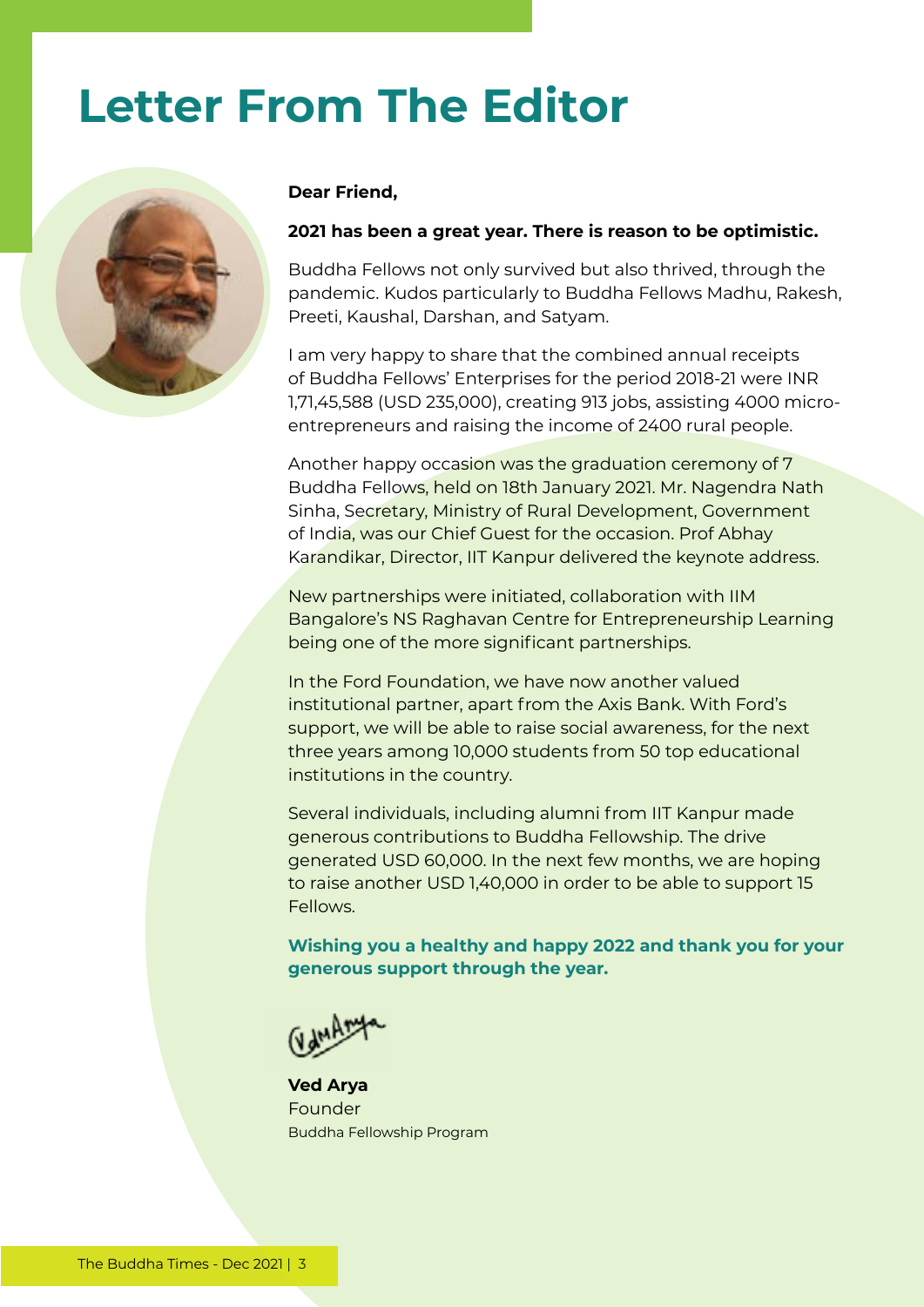### **What Have the Start Ups of Buddha Fellows Achieved?**



#### **We thank you for making these achivements possible**

We are on a mission to mentor 1000 Development Entrepreneurs who will go on to impact 5 million lives in Rural India by 2030.

#### **Join hands with us to make this possible.**

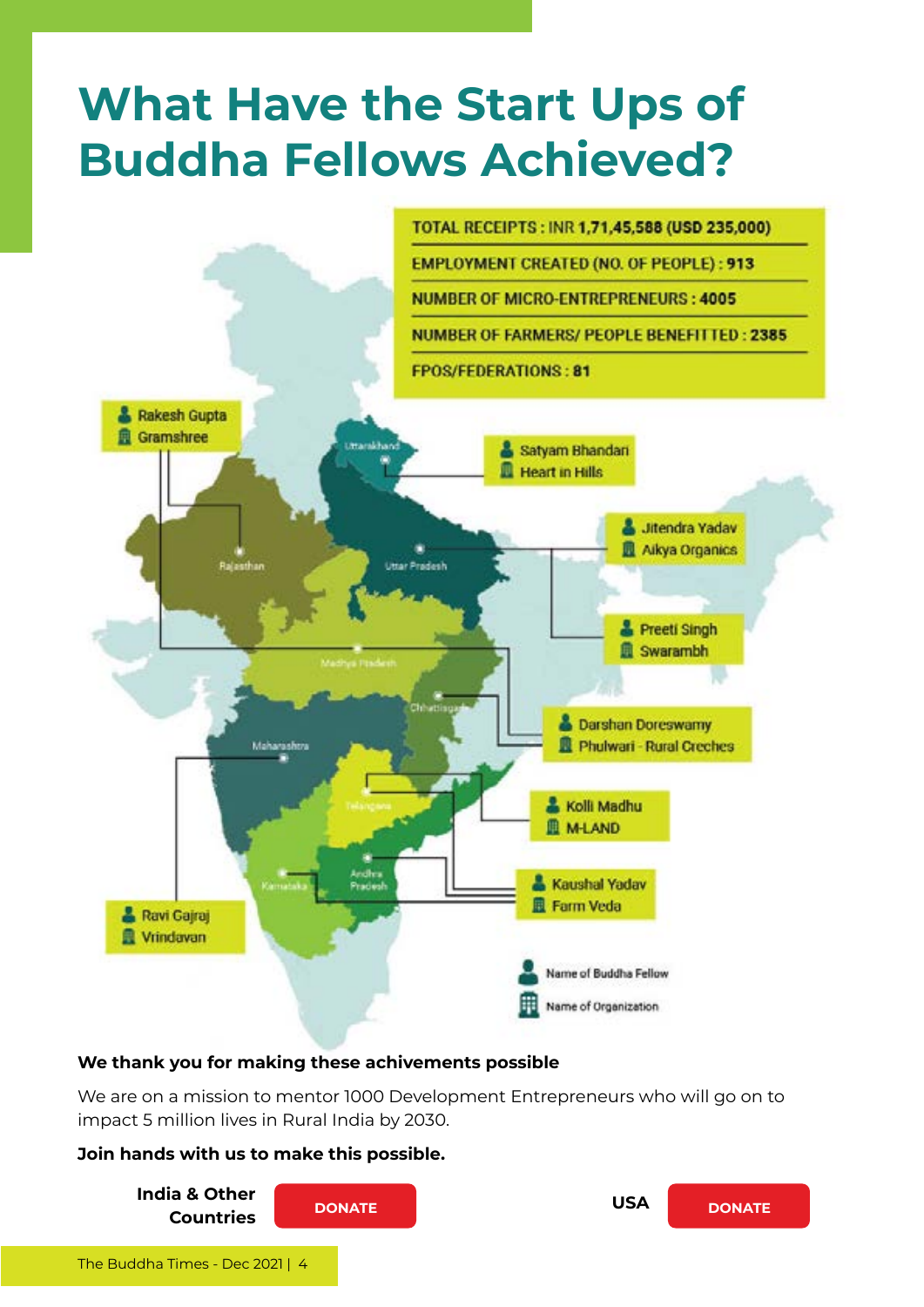# **Highlights of The Year**

**Graduation ceremony of the second cohort of Buddha Fellows was organized on 18th january 2021, with over 200 people from india and the USA participating virtually.**

Chief Guest, Mr. Nagendra Nath Sinha, Secretary, Ministry of Rural Development, Government of India gave away the certificates of completion to seven BF graduates.

"Our program (NRLM) is looking out for a large number of such entrepreneurs who are deeply invested in rural areas and want to contribute to Atmanirbhar Bharat by strengthening the economic base of rural producers especially women".

#### **Listen in to the address of Mr. Nagendra Nath Sinha**

#### **Distinguished guests who addressed the Buddha Fellows**

Rajesh Dahiya, Executive Director, Axis Bank Limited



Rajeev Kapoor, Information Commissioner, Government of Uttar Pradesh



Abhay Karandikar, Director, IIT Kanpur



Charanjit Singh, Joint Secretary, Ministry of Rural Development



Piyush Gupta, the BFP Coordinator in the US

#### **Watch the ceremony here**





#### **Buddha Fellows explore new entrepreneurship opportunities in collaboration with NGOs**

Ved Arya, Founder, Buddha Fellowship Program, visited the Keystone Foundation and found potential for promoting organic coffee, silk, cotton, etc. by engaging a future Buddha Fellow.

A joint study by Buddha Fellows Darshan and Kaushal was carried out on the feasibility of building a value chain in organic mustard in eastern Rajasthan especially Bharatpur and Karauli.

Rakesh Gupta, Buddha Fellow and Shipra Singh, Theme Leader for Buddha Fellowship Program, identified an opportunity for custard apple value chain in Kanker District of Chhattisgarh.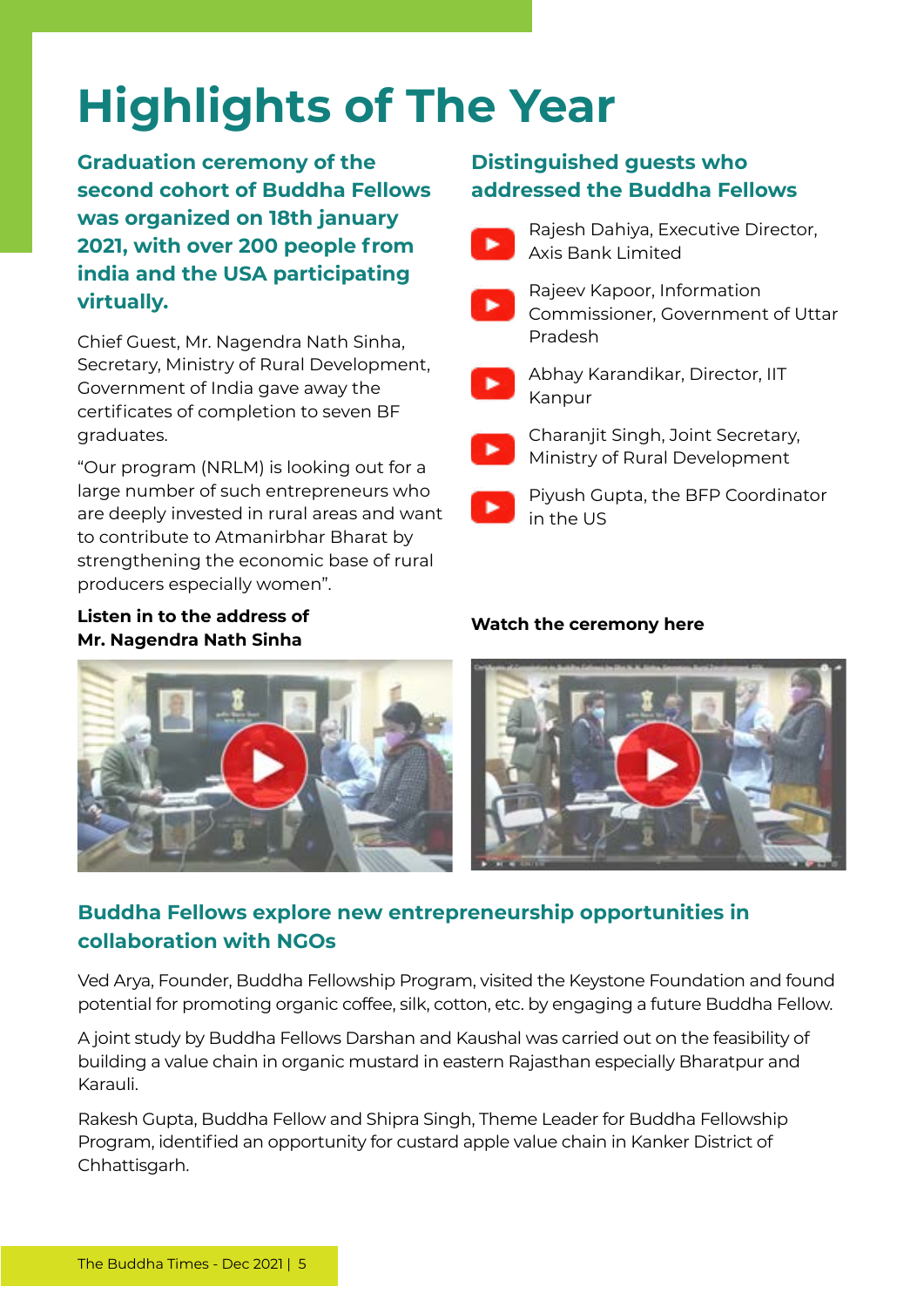### **What Motivates a Buddha Fellow?**

Buddha Fellowship Program selects passionate young minds who are driven to change the social reality in India and in other emerging economies.



### **Kolli Madhu Beat The Odds During The Pandemic**



The sudden national lockdown announced by the Government on 24th March 2020, severely disrupted operations in Kolli Madhu's organization, M-LAND. The consignment of Dutch rose seedlings meant to be planted on his farm in Andhra Pradesh was stopped at the border of Tamil Nadu. This meant he couldn't grow them in 2020. Undeterred, he continued with his efforts. Buddha



Fellowship connected him to Pawanexh Kohli, Founding Chief Executive of National Center for Cold Chain Development, for advice on extending the shelf life of roses. Prof. Om Damani of IIT-Mumbai, member of Advisory Council, Buddha Fellowship Program, was instrumental in raising USD 70,000 (INR 5 million) to set up 2 additional greenhouses.

Dutch roses grown in his farm have now displaced those from Bangalore in many local towns in Andhra Pradesh.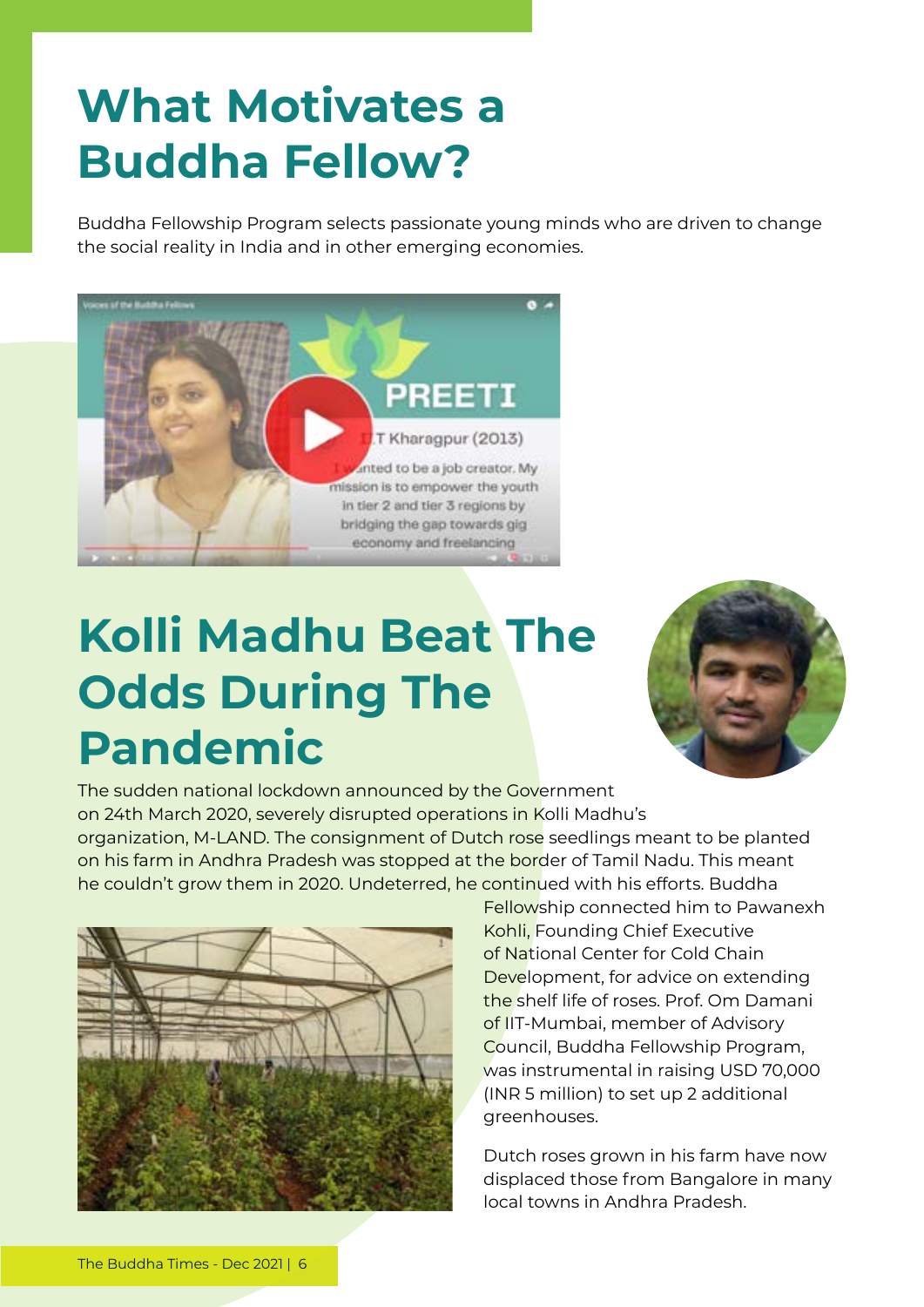### **The Journey Buddha Fellows Take**



### **Fundraising Campaign among IIT Kanpur Alumni and Other Friends**

The US support group of BFP led by Nanda Nandkishore and Piyush Gupta organized a fundraising campaign among alumni of IIT Kanpur and other friends in the US and India. The crowdfunding initiative raised USD 60,000 during the year and is working hard to mobilize more supporters in the US.